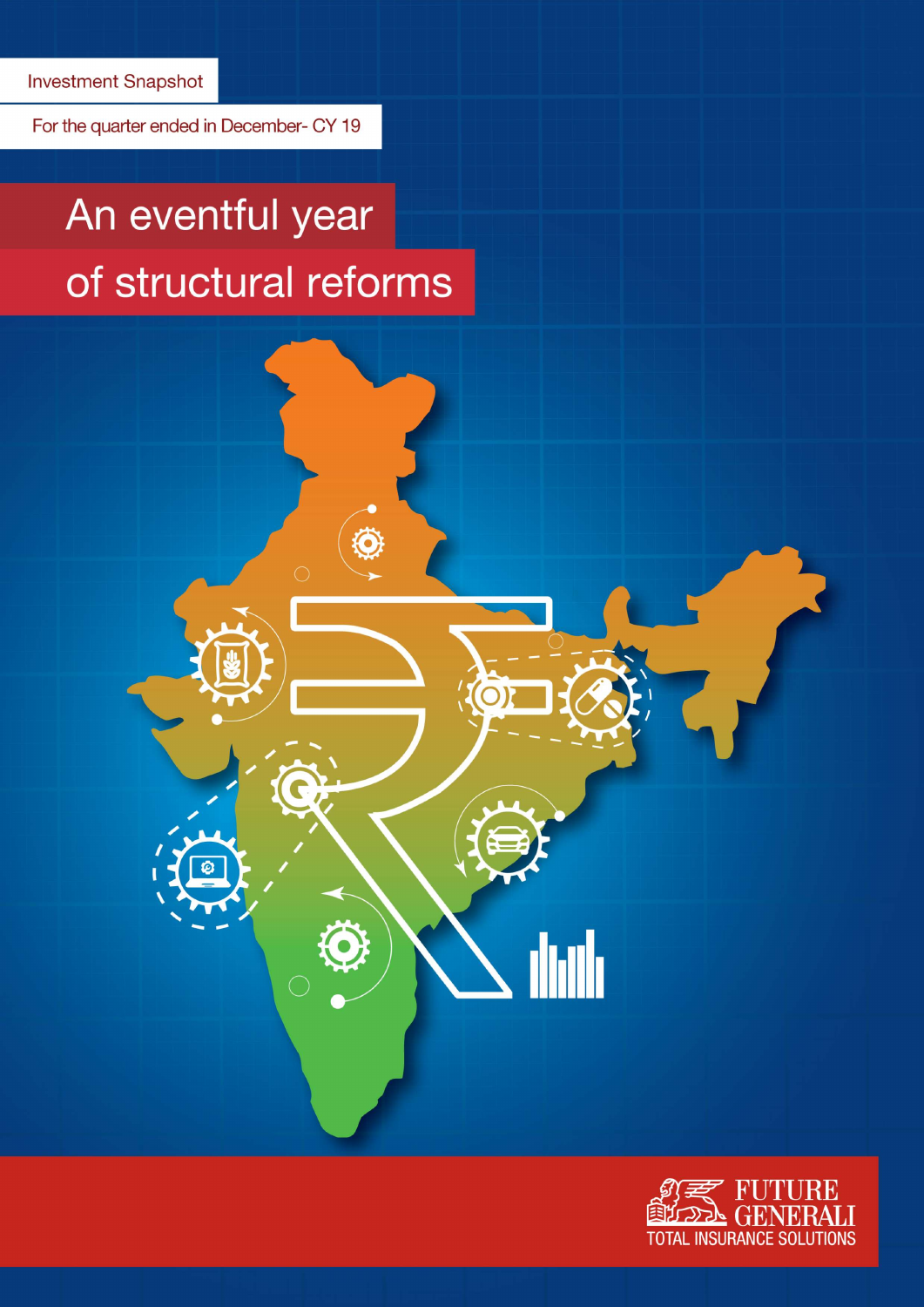## Economic Update & Market Outlook

#### Year gone by for the Indian markets

Year 2019's narrative on Indian markets was dominated by the dichotomy of equity benchmarks galloping to record highs despite the weakness in the domestic economy and persistent stress in the financial sector, thus exemplifying the sheer forward looking nature of markets, which are pricing in the impending growth revival. This clear divide in economy and markets this year, prevailed in many markets including India. The year saw investors rejoice the emphatic re-election of the incumbent government, while the enthusiasm was quickly doused by the budget proposal of higher surcharges on FPIs and tax on buyback of shares, which led to some sell off by FII's in the markets. The investor sentiments then turned around with the Finance Minister's announcement of a slew of measures to arrest the economic slowdown starting with the reversal of tax on foreign portfolio investors to the big announcement of the corporate tax cuts, and then culminating in massive thrust on Infra with project pipeline in the year end. The tax bonanza for the corporate sector electrified the markets with Indian equities rallying by a whopping 5.3% in a single day subsequently. Foreign institutional investors (FII's) continued to reaffirm their faith in Indian markets in 2019, and the trend is likely to continue in 2020 as well. In CY19, India has attracted \$14.3 bn from FIIs (highest since 2014), while DII flows remained healthy at \$5.9bn along with \$7.5 bn from local mutual funds.

2019 was indeed a historic year for Indian markets as they ended on a buoyant note with major Equity benchmarks - Sensex and Nifty 50 rallying over 10% and making new highs. The polarization seen in CY18 continued in CY19 with only a handful of stocks contributing to the returns in Nifty 50. The entire Nifty 50 returns in this calendar year has come post the corporate tax cut announcements made in Sep'19. The strong performance of equity markets in Q4CY19 quarter was also partly led by the buoyancy in equity markets globally. While the Nifty delivered 12% returns, the Nifty Midcap-100 and Nifty Smallcap-100 were down 4% and 9%, respectively. This to an extent is also a reflection of growth polarization and the heightened preference for quality in a slowing economy. Strong FPI flows and spike in earnings (due to cut in corporate tax rate) have been the prime reasons for the outperformance of large caps over mid and small caps.

#### Global Macro-economic Factors

Globally, 2019 started with an intensifying trade war followed by continuing Brexit uncertainties along with Hong Kong unrest starting to unfold during the year. Led by their impact on growth dynamics, these events led to a lot of uncertainty along the year. Consequently, most of the asset classes' performance was influenced by events uncertainty rather than fundamentals in 2019. As US China finalized phase 1 of their trade deal (signed on 15th Jan 2020) and Boris Johnson won a decisive mandate in UK (putting Brexit related uncertainty to rest), 2019 ended on a rather euphoric note, thus clearing way for fundamentals to take over.

Further global central banks accommodative stance had a

bearing on the yield curves with global yields testing their record lows. Fed cut rates thrice in 2019 bringing official rates to 1.5-1.75% levels. Fed viewed this as a mid-cycle adjustment to address global growth related uncertainty. In its last meeting it indicated that while it plans to retain an accommodative stance, it was done with rate cuts for now. Dot plot also indicated that no rate cuts are expected in upcoming year. While ECB maintained refinancing rates at 0% for the year, it introduced the Targeted longer-term refinancing operations (TLTRO-III) to support an ailing European economy. With respect to currency, for most part of the year, the US-China trade tensions held the emerging market currencies on tenterhooks, with rupee being no exception. Despite the geo political tensions during the year (the drone attacks on Saudi Oil fields), oil prices remained benign for most part of the year given the increased crude production and continued softness in demand globally. While the recent trade deal between US and China spurred a riskon rally with US 10-yr-yields rising to 1.9% and Brent prices moving higher, the recent positive global sentiment has been impacted after the U.S. airstrike on Iraq that had led Brent crude futures to spike further.

#### Indian Macros and Fixed Income Update

The narrative for CY19 on domestic macro prints revolved around the economic slowdown with GDP growth falling to 4.5% for Q2FY20. Also, Inflation which remained benign for most part of the year, started seeing hardening pressure since September on account of higher vegetable prices. Nonetheless the key positives were the private final consumption expenditure showing signs of recovery, external accounts turning favorable with Q220 CAD at 0.9% of GDP, balance of payments being in surplus, strong foreign reserves, above average monsoons boding well for Rabi production and strong FII and DII inflows holding up. While an adverse growth-inflation mix for India and a relatively stronger dollar has put INR under pressure, an improvement in the BoP profile has managed to play a supportive role with respect to currency. Besides, towards the fag end of the year, there were some strong positive news flows such as a) recovery in GST collection in Nov and Dec-19, b) sequential recovery in auto sales, c) strong air passenger growth and petroleum products consumption in November d) PMI's bouncing back to expansionary zone and e) extent of decline in core industries coming off. Q2FY20 Nifty earnings registered an 8% growth primarily driven by the corporate tax cut with BFSI segment continuing to drive the earnings delta, while Consumer Staples also saw strong earnings traction due to the tax cut benefit.

Given the confluence of global and domestic factors, the yields across countries have remained volatile during the year. As global outlook got muddled in CY19, US G-sec yield curve saw a period of inversion from May to Sep, as markets got worried over recession emerging from trade concerns. UK's yield curve saw inversion too, which lasted a little longer owing to political uncertainty and Brexit logjam. By end of year, most of the countries yield curves were exhibiting a steepening bias except for India. Led by pre-emptive repo rate cuts of 135 bps by RBI, slowing economic growth, FII inflows and abundant liquidity in the system, India's G-sec yields fell by ~86 bps during the year. While the start of Q4CY19 quarter saw strengthening pressure on 10 year Gsec yields on account of heightened fiscal risks emanating from corporate tax rate cuts, it gradually came off on sustained rate cut expectations. Q4CY19 saw one repo rate cut in Oct-19, bringing cumulative rate cuts in the year to 135bp, while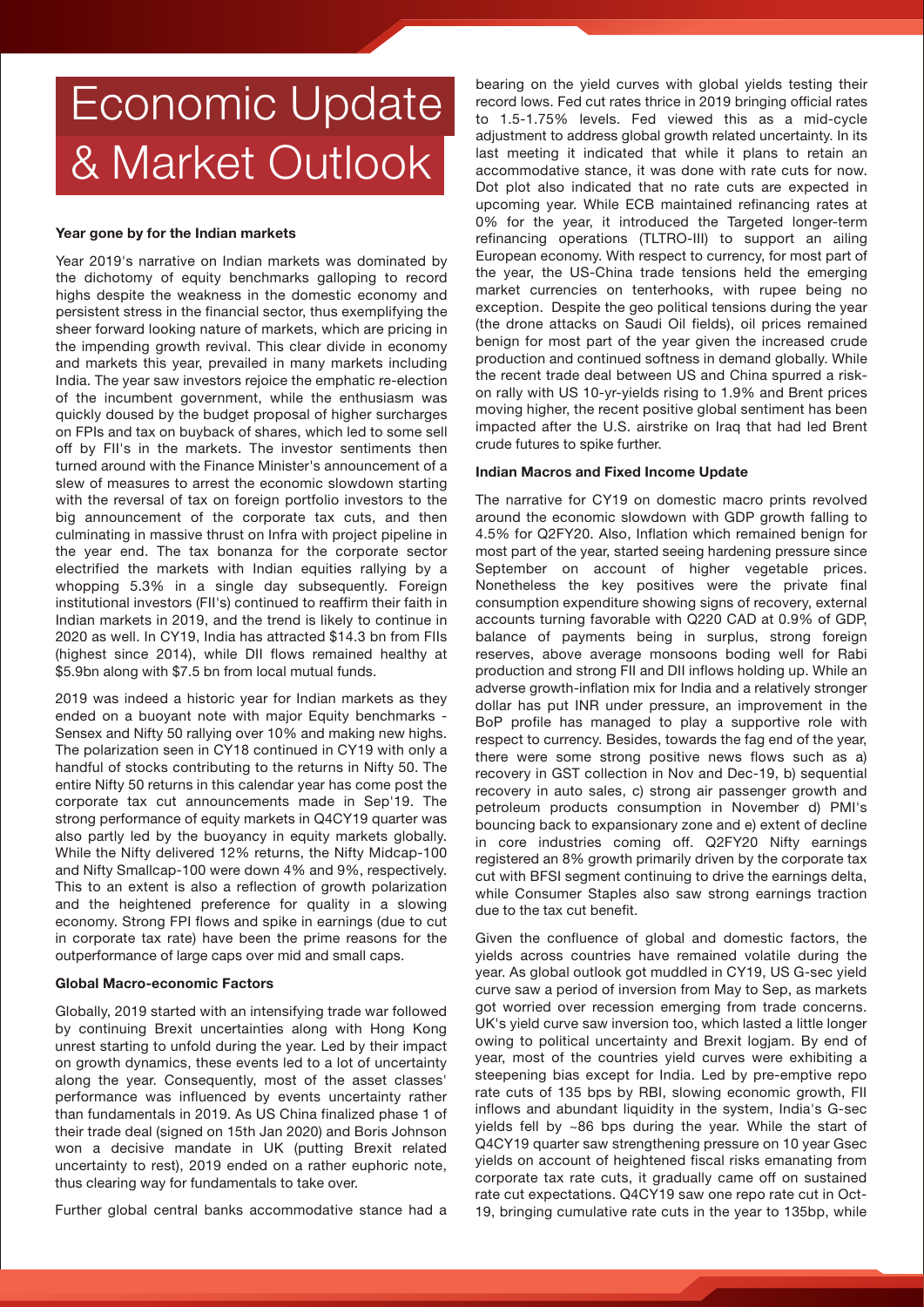this reversed in Dec-19 wherein MPC decided to take a pause on account of hardening inflation and weak transmission of rate cuts, while liquidity in the system remained abundant. This overall added a steepening bias in the yield curve, which was eventually reversed by "Operation Twist" conducted by RBI wherein RBI would conduct simultaneous purchase and sale OMO's and is a liquidity neutral operation.

#### Macro-economic and Market Outlook

Going into 2020, the global macros are likely to be better than 2019 led by global growth recovery with the actual crystallization of the US China trade deal (phase II), reduced Brexit uncertainty and the geopolitical developments. With the US heading into a vital presidential election year in 2020, the political rhetoric is likely to take the center stage.

On the domestic front, post re-election, the incumbent government has continued on the path of structural reforms as the sharply lower GDP prints has prompted the government to undertake hordes of initiatives to boost the economy. Going ahead, the economy could see more such countercyclical fiscal measures. Also the RBI has lowered interest rates by 135bps so far in CY2019 and maintained an accommodative stance. Thus Fiscal and monetary stimuli in unison would be a perfect sustainable recipe for kick-starting consumption and investment growth in the medium to long term. The baton will now shift to some major pump priming measures that government will undertake in the Union Budget slated on Feb 1st 2020, wherein pro-growth and proconsumption proposals are anticipated. Going into CY20, we expect an economic resurgence on the back of traction from past policy actions by RBI and government and incremental fiscal measures anticipated in the budget, low base effect, robust Rabi crop, and higher farm prices and supportive global environment, post the receding US-China trade tensions albeit tempered by the recent US-Iran geo-political flare-up. While the fiscal math may currently look stretched due to domestic compulsions, markets are pricing in a fiscal slippage to the tune of 30-40 bps. Nonetheless, India continues to remain prudent in managing its fiscal consolidation path, while providing stimulus to sustain growth. India's macro-economic parameters look well poised in 2020 in terms of GDP growth revival, favorable external account (both CAD and BoP), range bound INR, strong foreign exchange reserves, sustained FII flows given the attractive real rates, better credit environment with credit spreads of NBFC's normalizing, improving long-term corporate growth and a cleaner banking system.

With respect to the Bond markets, its time to view the glass 'half full' rather than 'half empty' as sustained liquidity & low rates will make way for optimism. RBI's accommodative policy stance to revive growth, attractive term premium over Repo, RBI's operation twist, muted credit growth vs deposit growth, ample liquidity and attractive real rates are factors that would support the yields to be lower. However the key risks at this juncture is the potential for higher borrowing driven due to fiscal slippage, rising inflation and any volatility in global markets (trade tensions, crude etc.). If there is continued uncertainty in the near term and if fiscal targets were seen to be relaxed this year with a priority for stimulating the economy, thereby translating into additional bond supply, we may see the longer end rates under check. However, the shorter term yield curve will offer ample opportunity. Inflationary pressures which have emanated from higher food prices could be viewed as transient and will likely

cool off with expectation of strong output from Rabi season. Although economic uncertainty and the range of possibilities of Government's action would keep the fixed income space volatile, we expect the Interest rates to remain range bound. In the near term, the debt markets will closely track the improvement in economic growth, crude oil movement, inflation trajectory, global yield movements and their stance and the Union Budget fiscal measures announcement. Lastly, the need for keeping interest rates lower to boost growth in the economy is likely to keep yields lower on a sustained basis.

From equity market's standpoint, CY20 is indeed going to be a promising one as the benefits of the steps taken by RBI and the government will begin to fructify and start manifesting in the growth numbers, although gradually. High frequency indicators have already started pointing to some recovery/signs of bottoming out. Although the divergence between markets and economy may continue as the recovery may be a gradual one, the polarization within markets would start waning. The forthcoming budget will be a crucial policy event with the market focus on potential near-term demandbooster from the government and the contours of fiscal deficit arithmetic. This would decide the future course for the markets. On the earnings front, while Q2FY20 quarter was a weaker one adjusted for the impact of tax cuts, Q3FY20 quarter is likely to be better driven by financials, healthy festive season and benefit of lower raw material prices kicking-in for sectors such as auto, metals, manufacturing, etc. With Fiscal and monetary policy being in unison and supportive for growth - lower corporate tax rates, increasing resolutions under IBC, strategic sale route for divestment, low interest rates, improving profit growth outlook, reforms momentum, strong FII flows and above all, robust domestic liquidity make us optimistic for markets over medium to long term. We reckon that the near term concerns on growth, clamour on trade wars and the government actions could create some short-term volatility in markets. But the medium and long-term structural story of India remains intact. The Aggregate Nifty earnings growth is expected to pick up and clock ~16% growth in FY21. The valuations for the Nifty have become reasonable at ~18x FY21 Earnings, while valuations have corrected substantially in the Midcap & Small cap to below their long-term mean valuations. We have started seeing some pick up in small and midcap momentum and anticipate some reversal in the bipolar nature of market performance. We expect valuations to remain at premium visà-vis other emerging markets, given the expected revival in GDP growth and earnings growth in FY21.

We believe, despite the near term challenges in reviving growth in India, the long term structural growth story is intact and its favorable demographics should continue to support the structural growth to play for the next few years. We believe the volatility in the markets over the next few months will provide a good opportunity to build a quality portfolio from the long-term standpoint, as India is firmly entrenched on the growth path.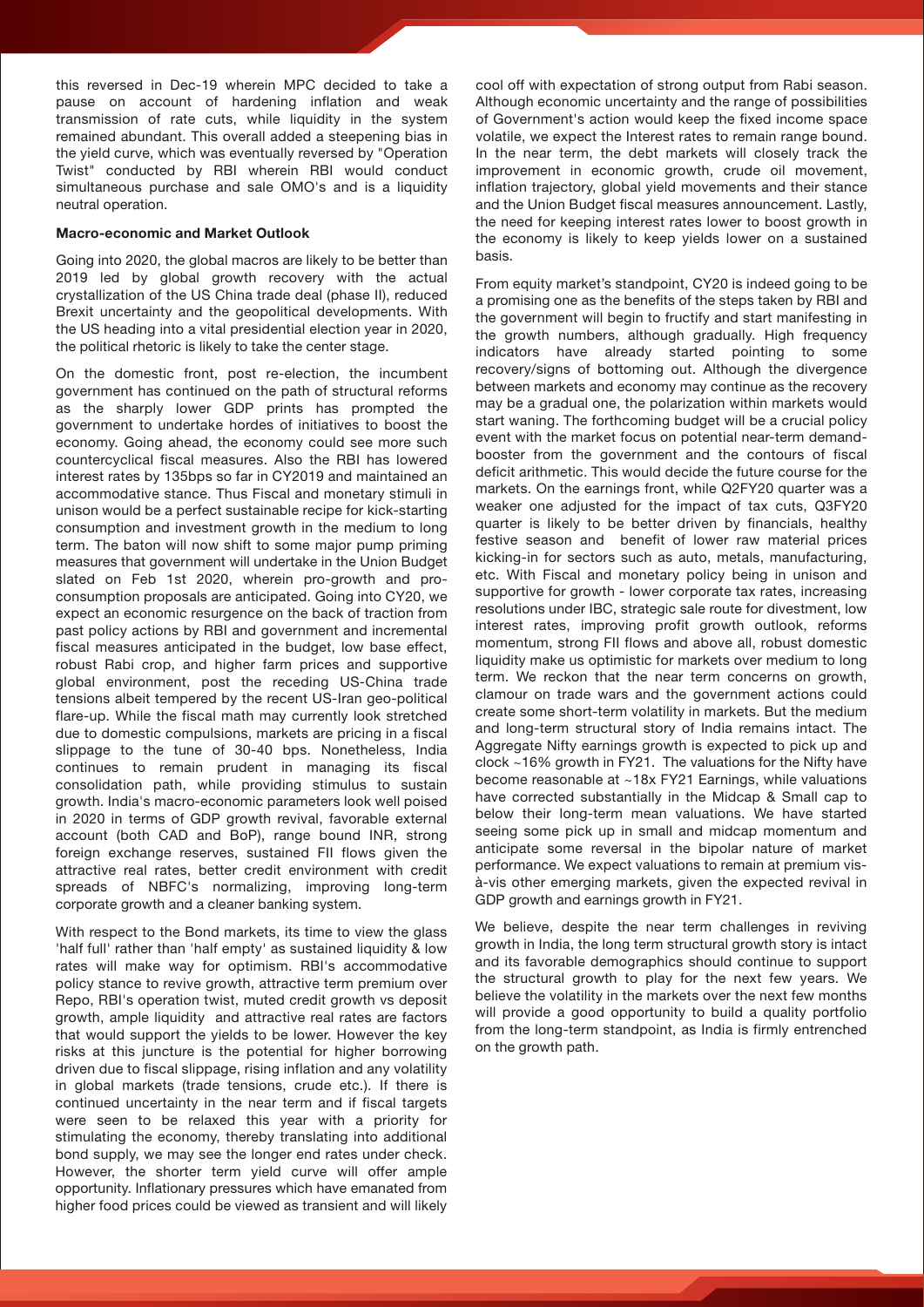## India's Macro Chart Book

GDP Growth (YoY %) of the top world economies in 2018, 2019 & 2020



#### India's GDP growth (YoY%) over the last few years



Source: Bloomberg, Reuters & FG Research





CPI Inflation vs 10 Year Gsec Yield (%) in India over the years



#### 10 Year G-sec Yield vs Repo Rate (% ) in India over the years



Source: Bloomberg, Reuters & FG Research

## USD-INR over the years



Source: Bloomberg, Reuters & FG Research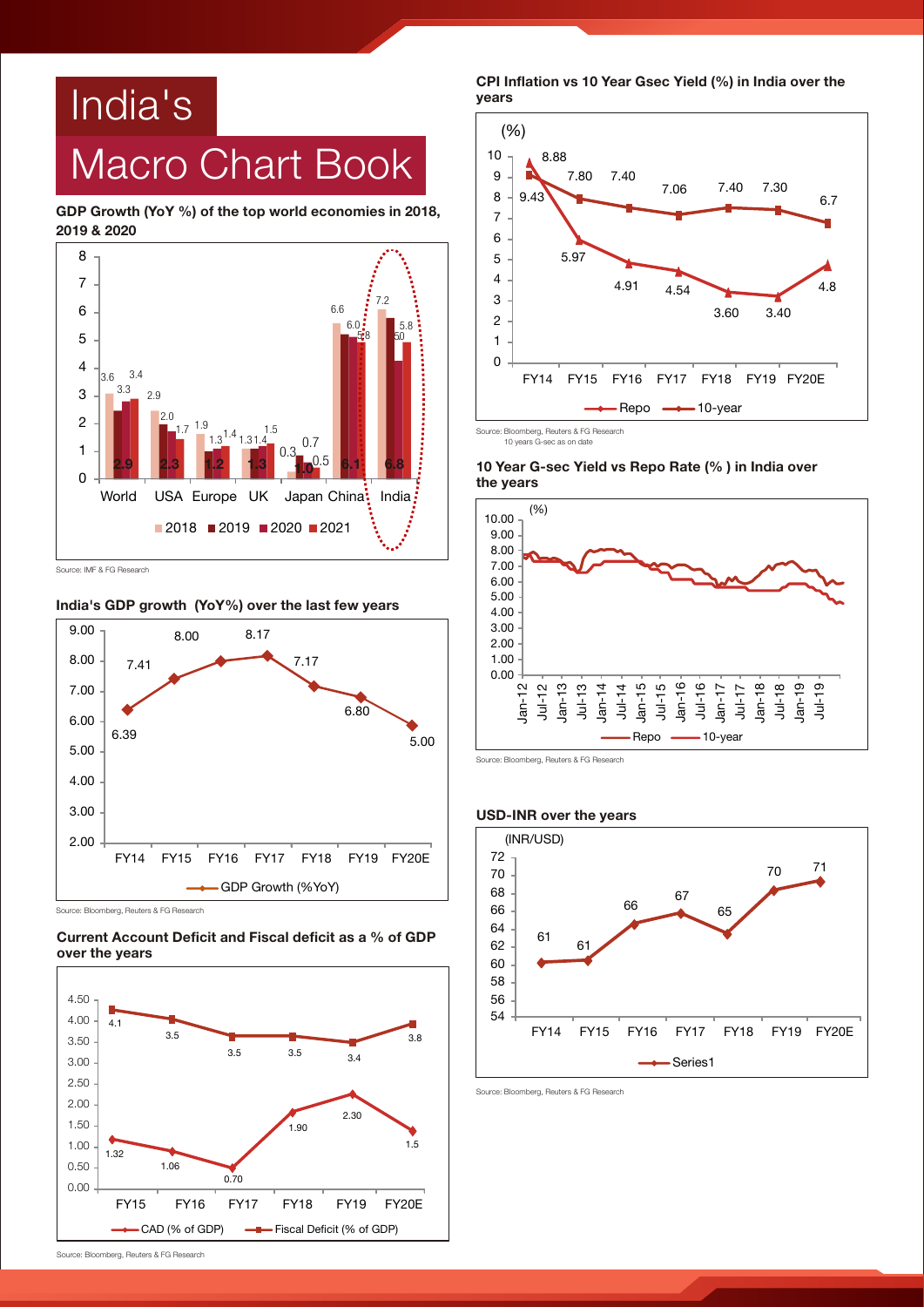



#### Net FII Debt Flows (\$Bn) over the years



Source: Bloomberg, Reuters & FG Research

Source: Bloomberg, Reuters & FG Research

### India's Macros –Positives and Negatives

| <b>Positive</b>                     | <b>Neutral</b>                 | <b>Negative</b>                       |  |  |  |
|-------------------------------------|--------------------------------|---------------------------------------|--|--|--|
| <b>Falling Interest Rate Regime</b> | Currency                       | Rising headline inflation             |  |  |  |
| Signing of Phase I trade deal       | Crude Prices                   | Delayed transmission to lending rates |  |  |  |
| Domestic Flows & FII Inflows        | <b>Fiscal Deficit</b>          | <b>Geopolitical Environment</b>       |  |  |  |
| Domestic and global Liquidity       | <b>Current Account Deficit</b> | Social unrest                         |  |  |  |

### Evolution of India's Ranking in the world in terms of Nominal GDP (in US\$ Bn) over the years

|                | 2019                 | 2019 Nominal<br>GDP (in US\$ billion) | 2018                 | 2014                 | 2012                 | 2009                 | 2008                 |
|----------------|----------------------|---------------------------------------|----------------------|----------------------|----------------------|----------------------|----------------------|
| $\mathbf 1$    | <b>United States</b> | 21,439                                | <b>United States</b> | <b>United States</b> | <b>United States</b> | <b>United States</b> | <b>United States</b> |
| $\overline{2}$ | China                | 14,140                                | China                | China                | China                | Japan                | Japan                |
| 3              | Japan                | 5,154                                 | Japan                | Japan                | Japan                | China                | China                |
| $\overline{4}$ | Germany              | 3,863                                 | Germany              | Germany              | Germany              | Germany              | Germany              |
| 5              | India                | 2,936                                 | UK.                  | <b>UK</b>            | France               | <b>France</b>        | UK.                  |
| 6              | <b>UK</b>            | 2,744                                 | France               | France               | <b>UK</b>            | <b>UK</b>            | France               |
| $\overline{7}$ | France               | 2,707                                 | India                | <b>Brazil</b>        | <b>Brazil</b>        | Italy                | Italy                |
| 8              | Italy                | 1,989                                 | Italy                | Italy                | <b>Russian</b>       | <b>Brazil</b>        | <b>Russia</b>        |
| 9              | <b>Brazil</b>        | 1,847                                 | <b>Brazil</b>        | <b>Russian</b>       | Italy                | Spain                | <b>Brazil</b>        |
| 10             | Canada               | 1,731                                 | Canada               | India                | India                | Canada               | Spain                |
| 11             | <b>Russia</b>        | 1,638                                 | <b>Russia</b>        | Canada               | Canada               | India                | Canada               |
| 12             | Korea                | 1,630                                 | Korea                | Australia            | Australia            | Russian              | India                |
| 13             | Spain                | 1,398                                 | Spain                | Korea                | Spain                | Australia            | <b>Mexico</b>        |
| 14             | Australia            | 1,376                                 | Australia            | Spain                | Korea                | Korea                | Australia            |
| 15             | <b>Mexico</b>        | 1,274                                 | <b>Mexico</b>        | <b>Mexico</b>        | Mexico               | Mexico               | Korea                |

Source: IMF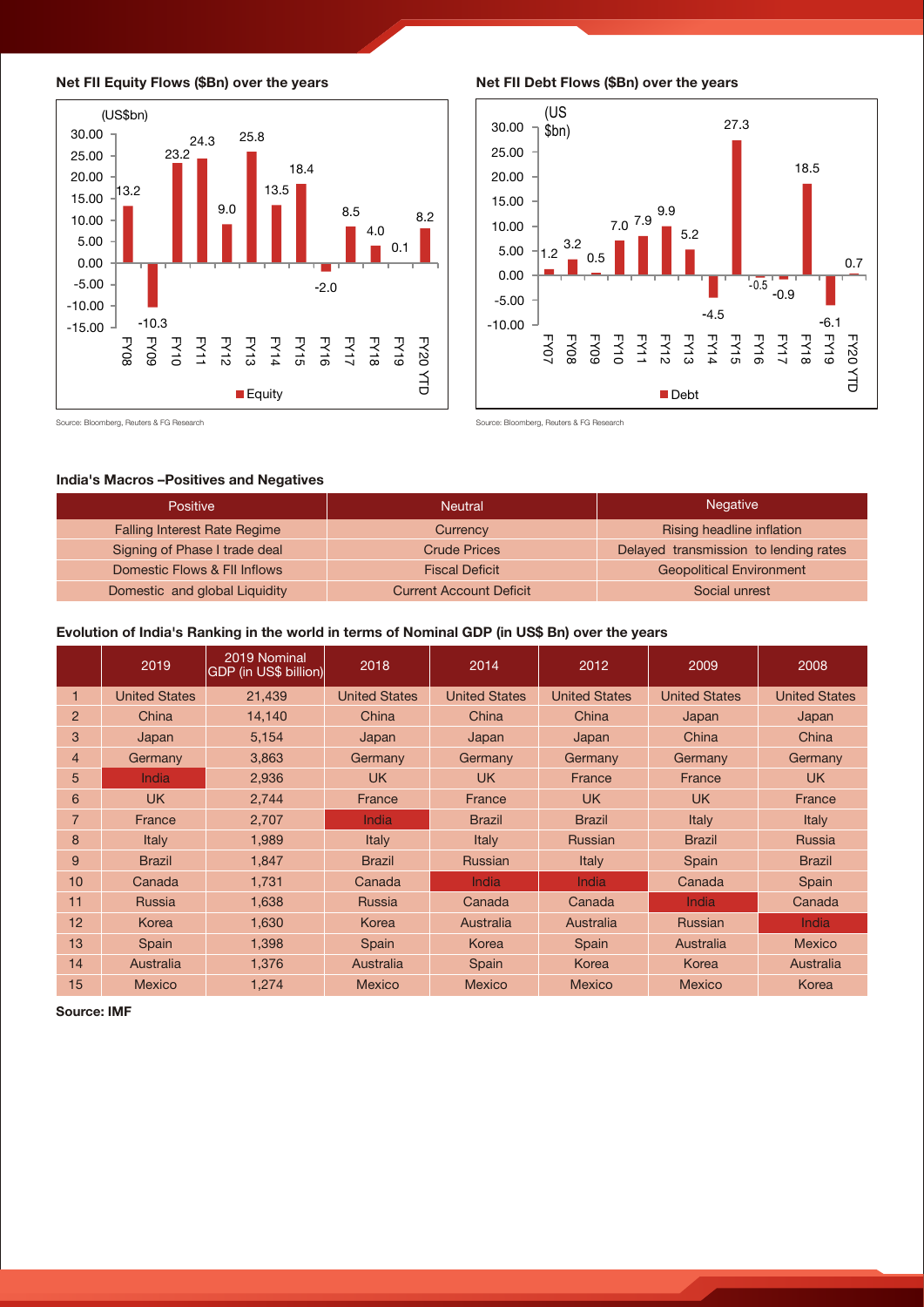## Indian Macro Data at a Glance (Monthly Data)

| <b>Real Sector</b>                                  |      | Nov-18 Dec-18 Jan-19 Feb-19 Mar-19 Apr-19 May-19 Jun-19 Jul-19 Aug-19 Sep-19 Oct-19 Nov-19 Dec-19 |        |        |         |         |        |         |         |         |         |         |         |         |
|-----------------------------------------------------|------|---------------------------------------------------------------------------------------------------|--------|--------|---------|---------|--------|---------|---------|---------|---------|---------|---------|---------|
| Industrial production (%y/y)                        | 0.5  | 2.6                                                                                               | 1.4    | 0.1    | 0.4     | 4.3     | 4.6    | 1.2     | 4.6     | $-1.4$  | $-4.3$  | $-3.8$  | 1.8     |         |
| Core infrastructure (%y/y)                          | 3.4  | 2.1                                                                                               | 1.5    | 2.2    | 4.8     | 5.1     | 4.3    | 0.7     | 2.7     | 0.1     | $-5.1$  | $-5.8$  | $-1.6$  |         |
| Automobile sales (%y/y)                             | 5.0  | $-3.0$                                                                                            | $-4.7$ | $-3.6$ | $-14.2$ | $-15.9$ | $-8.6$ | $-12.3$ | $-18.7$ | $-23.5$ | $-22.4$ | $-12.8$ | $-12.1$ | $-13.1$ |
| <b>Manufacturing PMI</b>                            | 54.0 | 53.2                                                                                              | 53.9   | 54.3   | 52.6    | 51.8    | 52.7   | 52.1    | 52.5    | 51.4    | 51.4    | 50.6    | 51.2    | 52.7    |
| <b>Services PMI</b>                                 | 53.7 | 53.2                                                                                              | 52.2   | 52.5   | 52.0    | 51.0    | 50.2   | 49.6    | 53.8    | 52.4    | 48.7    | 49.2    | 52.7    | 53.3    |
| CPI Inflation (%y/y)                                | 2.3  | 2.1                                                                                               | 2.0    | 2.6    | 2.9     | 2.9     | 3.0    | 3.2     | 3.1     | 3.3     | 4.0     | 4.6     | 5.5     | 7.4     |
| Core CPI (%y/y)                                     | 5.8  | 5.7                                                                                               | 5.4    | 5.3    | 5.0     | 4.6     | 4.3    | 4.1     | 4.3     | 4.3     | 4.1     | 3.5     | 3.5     | 3.7     |
| Credit Growth (%y/y)                                | 15.2 | 13.4                                                                                              | 14.4   | 14.5   | 13.3    | 13.1    | 13.3   | 12.0    | 12.1    | 10.1    | 8.6     | 8.8     | 7.9     | 7.5     |
| Deposit growth (%y/y)                               | 9.4  | 7.9                                                                                               | 9.5    | 10.2   | 10.0    | 9.7     | 11.1   | 10.0    | 10.6    | 9.7     | 9.4     | 10.3    | 8.3     | 10.3    |
| Repo rate (%y/y)                                    | 6.50 | 6.50                                                                                              | 6.50   | 6.25   | 6.25    | 6.00    | 6.00   | 5.75    | 5.75    | 5.40    | 5.40    | 5.15    | 5.15    | 5.15    |
| <b>External sector &amp;</b><br><b>Market Flows</b> |      | Nov-18 Dec-18 Jan-19 Feb-19 Mar-19 Apr-19 May-19 Jun-19 Jul-19 Aug-19 Sep-19 Oct-19 Nov-19 Dec-19 |        |        |         |         |        |         |         |         |         |         |         |         |

| Market Fluws                      |         |         |         |         |         |         |         |         |         |         |         |         |         |         |
|-----------------------------------|---------|---------|---------|---------|---------|---------|---------|---------|---------|---------|---------|---------|---------|---------|
| Export growth $(%y/y)$            | 0.8     | 0.3     | 3.7     | 2.4     | 11.0    | 0.5     | 3.9     | $-9.7$  | 2.3     | $-6.0$  | $-6.6$  | $-1.1$  | $-0.3$  | $-1.8$  |
| Import growth $(\frac{9}{9}y/y)$  | 4.3     | $-2.4$  | 0.9     | $-4.2$  | 1.4     | 3.6     | 4.3     | $-9.1$  | $-10.4$ | $-13.4$ | $-13.8$ | $-16.3$ | $-12.7$ | $-8.8$  |
| Non oil-non gold imports (%y/y)   | $-5.8$  | 1.8     | 0.3     | $-2.0$  | $-2.6$  | $-3.4$  | $-2.7$  | $-10.4$ | $-2.2$  | $-9.3$  | $-8.9$  | $-10.3$ | $-12.0$ | $-12.2$ |
| Trade balance (USD Bn.)           | $-16.7$ | $-14.5$ | $-14.8$ | $-9.6$  | $-10.8$ | $-15.3$ | $-15.4$ | $-15.3$ | $-13.4$ | $-13.5$ | $-10.9$ | $-11.0$ | $-12.1$ | $-11.3$ |
| Forex reserves (USD Bn.)          | 393.7   | 395.6   | 400.2   | 402.0   | 412.9   | 418.8   | 421.9   | 429.8   | 428.8   | 428.6   | 433.7   | 445.1   | 451.3   | 461.0   |
| Net FII inflows (USD Bn.)         | 1.6     | 1.1     | $-0.8$  | 1.7     | 7.0     | 2.4     | 1.6     | 1.9     | $-0.4$  | $-0.9$  | 0.9     | 2.3     | 3.2     | 0.4     |
| FII equity (USD Bn.)              | 0.84    | 0.45    | $-0.61$ | 2.42    | 4.89    | 3.1     | 1.1     | 0.4     | 4.0     | $-2.5$  | 1.1     | 1.7     | 3.5     | 1.0     |
| Fil debt (USD Bn.)                | 0.8     | 0.7     | $-0.2$  | $-0.8$  | 1.7     | $-0.7$  | 0.2     | 1.2     | 2.1     | 1.6     | $-0.1$  | 0.5     | $-0.3$  | $-0.7$  |
| FDI (USD Bn.)                     | 0.9     | 3.0     | 3.7     | 2.4     | 2.4     | 4.6     | 2.7     | 6.6     | 3.7     | 1.7     | 1.9     | 2.0     | 1.2     |         |
| <b>DII Equity flows (USD Bn.)</b> | 0.11    | 0.05    | 0.53    | $-0.08$ | $-0.11$ | $-0.61$ | 0.76    | 0.53    | 2.96    | 2.94    | 1.78    | 0.66    | $-0.13$ | $-0.19$ |
| <b>MF SIP Flows (Rs. Bn)</b>      | 79.9    | 80.2    | 80.6    | 81.0    | 80.6    | 82.4    | 81.8    | 81.2    | 83.2    | 82.3    | 82.6    | 82.45   | 82.73   | 85.18   |
| <b>Crude (Avg. Price)</b>         | 62.6    | 56.5    | 60.9    | 65.8    | 67.51   | 71.85   | 62.93   | 64.43   | 64.13   | 59.2    | 59.85   | 59.55   | 61.34   | 66.42   |
| Rupee (INR/\$) Average            | 69.6    | 69.8    | 71.1    | 70.7    | 69.2    | 69.6    | 69.7    | 69.0    | 68.8    | 71.4    | 70.7    | 70.8    | 71.7    | 71.4    |
| <b>US 10Y Yield</b>               | 2.99    | 2.68    | 2.63    | 2.72    | 2.41    | 2.50    | 2.12    | 2.01    | 2.01    | 1.50    | 1.60    | 1.69    | 1.78    | 1.89    |
| India 10Y                         | 7.61    | 7.37    | 7.28    | 7.41    | 7.35    | 7.41    | 7.03    | 6.88    | 6.37    | 6.56    | 6.70    | 6.45    | 6.47    | 6.55    |
|                                   |         |         |         |         |         |         |         |         |         |         |         |         |         |         |

| <b>Quarterly Data</b>      | Q1FY18 | Q2FY18 | Q3FY18 | Q4FY18 | Q1FY19 | Q2FY19 | Q3FY19 | Q4FY19 | Q1FY20 | Q2FY20  |
|----------------------------|--------|--------|--------|--------|--------|--------|--------|--------|--------|---------|
| Real GDP (YoY%)            | 6.0    | 6.8    | 7.7    | 7.7    | 8.0    | 7.0    | 6.6    | 5.8    | 5.0    | 4.5     |
| <b>Export Growth (%)</b>   | 9.8    | 12.9   | 12.8   | 6.3    | 14.0   | 9.6    | 7.1    | 6.3    | $-0.8$ | $-3.7$  |
| Import Growth (%)          | 27.2   | 16.7   | 19.1   | 15.7   | 12.2   | 22.9   | 8.9    | $-1.0$ | $-0.2$ | $-11.3$ |
| <b>Trade balance</b>       | $-42$  | $-32$  | $-44$  | $-42$  | $-46$  | $-50$  | $-49$  | $-35$  | $-46$  | $-38$   |
| <b>Balance of Payments</b> | 11     | 9      | 9      | 13     | $-11$  | $-2$   | $-4$   | 14     | 14     |         |
| CAD as % of GDP            | $-2.5$ | $-1.1$ | $-2.1$ | $-1.9$ | $-2.4$ | $-2.9$ | $-2.7$ | $-0.7$ | $-2.0$ |         |

## Indian Macro Data at a Glance (Yearly Data Series)

|                                  | <b>FY10</b> | <b>FY11</b> | <b>FY12</b> | <b>FY13</b> | <b>FY14</b> | <b>FY15</b> | <b>FY16</b> | <b>FY17</b> | <b>FY18</b> | <b>FY19</b> | FY20E                    |
|----------------------------------|-------------|-------------|-------------|-------------|-------------|-------------|-------------|-------------|-------------|-------------|--------------------------|
| <b>GDP Growth %</b>              | 8.5         | 10.3        | 6.6         | 5.5         | 6.4         | 7.5         | 8.0         | 7.9         | 6.9         | 6.8         | 5.0                      |
| <b>CPI Inflation Avg</b>         | 12.3        | 10.5        | 8.6         | 9.9         | 9.4         | 6.0         | 4.9         | 4.5         | 3.6         | 3.4         | 4.4                      |
| <b>Exports (US\$bn)</b>          | 182         | 256         | 310         | 307         | 319         | 317         | 266         | 280         | 309         | 337         | 330                      |
| <b>Imports (US\$bn)</b>          | 301         | 383         | 500         | 502         | 466         | 461         | 396         | 393         | 469         | 518         | 489                      |
| <b>Trade Deficit (US\$bn)</b>    | $-118$      | $-127$      | $-190$      | $-196$      | $-148$      | $-145$      | $-130$      | $-112$      | $-160$      | $-180$      | $-159$                   |
| <b>Year End Brent Crude oil</b>  | 81.3        | 117.3       | 123.8       | 109.3       | 107.0       | 53.3        | 38.7        | 52.7        | 69.1        | 70.3        | 65.0                     |
| <b>Oil Import USD Bn</b>         | 87.1        | 106.0       | 155.0       | 164.0       | 164.8       | 138.3       | 82.9        | 87.0        | 109.1       | 140.8       | 133.0                    |
| <b>CAD \$ Bn</b>                 | $-38.2$     | $-48.1$     | $-78.2$     | $-88.2$     | $-32.4$     | $-26.8$     | $-22.2$     | $-15.3$     | $-48.7$     | $-57.3$     | 42.4                     |
| CAD (% of GDP)                   | $-2.8$      | $-2.8$      | $-4.3$      | $-4.8$      | $-1.8$      | $-1.3$      | $-1.1$      | $-0.7$      | $-1.9$      | $-2.1$      | 1.5                      |
| <b>FDI (US\$bn)</b>              | 18.0        | 11.8        | 22.1        | 19.8        | 21.6        | 31.3        | 36.0        | 35.6        | 30.3        | 30.7        | 36.0                     |
| FII (US\$bn)                     | 32.4        | 30.3        | 17.2        | 26.9        | 4.8         | 42.2        | $-4.1$      | 7.6         | 22.1        | $-0.6$      | $\overline{\phantom{0}}$ |
| <b>Fiscal Deficit %</b>          | $-6.5$      | $-4.8$      | $-5.9$      | $-4.9$      | $-4.5$      | $-4.1$      | $-3.9$      | $-3.5$      | $-3.5$      | $-3.4$      | $-3.8$                   |
| <b>Foreign Reserves (US\$bn)</b> | 279         | 305         | 294         | 292         | 304         | 342         | 360         | 370         | 425         | 412.9       | $\overline{\phantom{a}}$ |
| <b>INR Average</b>               | 47.4        | 45.6        | 48.1        | 54.5        | 60.9        | 61.2        | 65.7        | 67.1        | 64.5        | 69.9        | 70.9                     |
| US-10 year end                   | 3.8         | 3.5         | 2.2         | 1.8         | 2.7         | 1.9         | 1.8         | 2.4         | 2.7         | 2.4         | ٠                        |
| <b>GIND-10 year end</b>          | 7.83        | 8.02        | 8.56        | 8.01        | 8.88        | 7.80        | 7.40        | 7.06        | 7.42        | 7.35        | 7.00                     |

Source: Bloomberg, Reuters, Capital Line, IMF & FG Research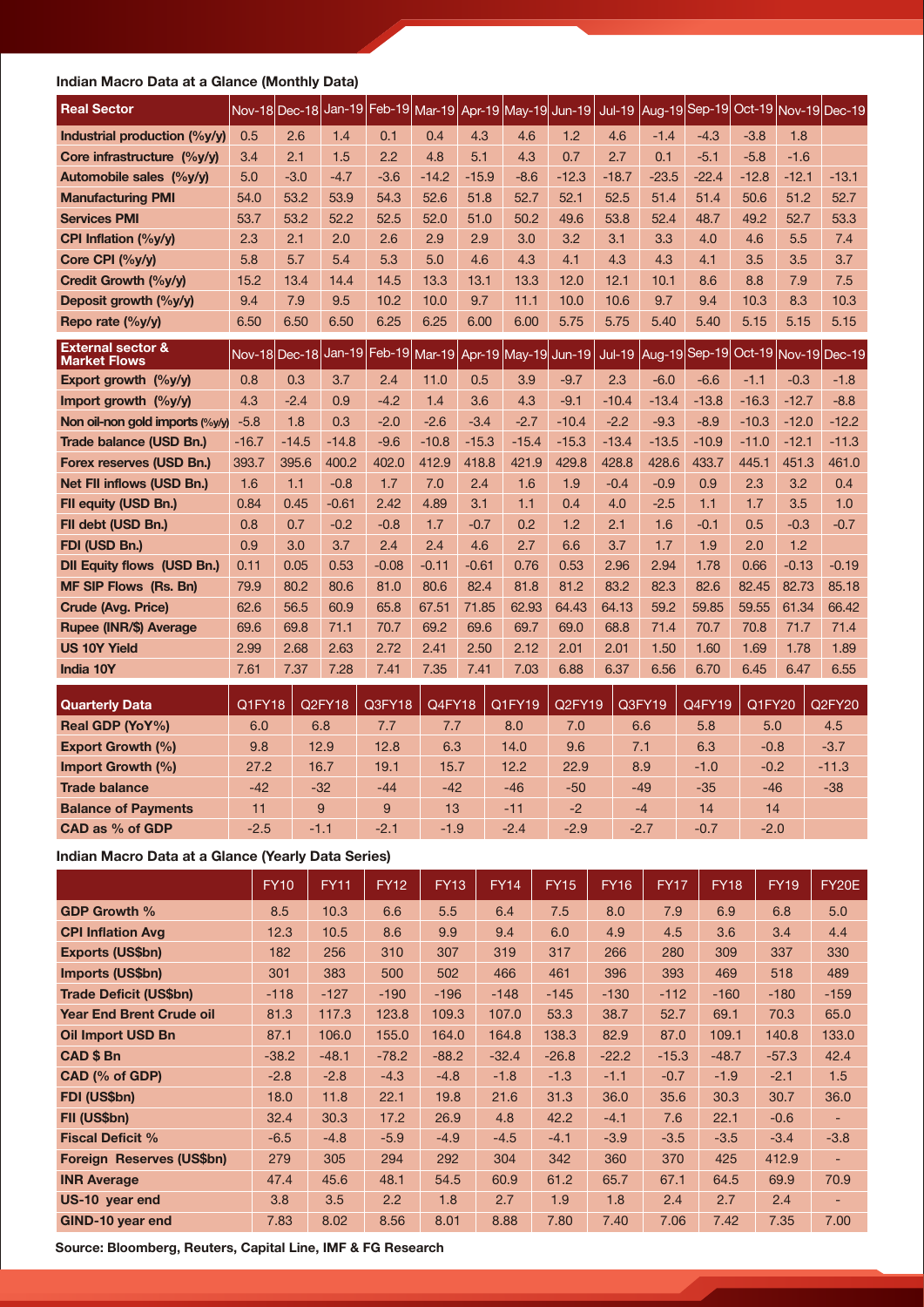#### Market Performance

Performance of Indian Equities across Market Caps and Debt benchmarks

| <b>Sector</b>                     | <b>7yr CAGR</b> | 5yr CAGR | 3yr CAGR | <b>1yr Return</b> | 3m Return |
|-----------------------------------|-----------------|----------|----------|-------------------|-----------|
| <b>Nifty</b>                      | 10.9%           | 8.0%     | 14.1%    | 12.0%             | 6.0%      |
| <b>Sensex</b>                     | 11.4%           | 8.4%     | 15.7%    | 14.4%             | 6.7%      |
| <b>Nifty Midcap Index</b>         | 10.5%           | 6.3%     | 6.0%     | $-4.3%$           | 6.7%      |
| <b>Nifty Smallcap Index</b>       | 6.7%            | 2.0%     | 0.3%     | $-9.5%$           | 4.3%      |
| <b>NIFTY Composite Debt Index</b> | 8.4%            | 8.2%     | 6.9%     | $10.8\%$          | 2.0%      |

Source: Bloomberg, Reuters & FG Research

### Our Fund Performance over the years

| <b>Funds</b>                  | 7yr CAGR                 | 5yr CAGR | 3yr CAGR | 1yr Return | 3m Return |
|-------------------------------|--------------------------|----------|----------|------------|-----------|
| <b>Future Apex</b>            | 10.69%                   | 7.13%    | 10.76%   | 9.72%      | 5.29%     |
| <b>Future Income*</b>         | 8.19%                    | 7.64%    | 6.15%    | 10.37%     | 2.15%     |
| <b>Future Opportunity</b>     | 9.35%                    | 6.13%    | 10.04%   | 8.53%      | 4.85%     |
| <b>Future Dynamic Growth</b>  | 9.55%                    | 7.12%    | 10.70%   | 9.26%      | 4.57%     |
| <b>Future Maximize</b>        | 9.29%                    | 6.36%    | 9.63%    | 9.26%      | 4.49%     |
| <b>Future Balance</b>         | 8.07%                    | 6.34%    | 7.92%    | 7.60%      | 3.71%     |
| <b>Future Pension Active</b>  | 9.95%                    | 6.72%    | 11.12%   | 10.51%     | $5.22\%$  |
| <b>Future Pension Growth</b>  | 9.73%                    | 7.22%    | 9.16%    | 10.40%     | 4.44%     |
| <b>Future Pension Balance</b> | 9.58%                    | 8.68%    | 7.65%    | 12.09%     | 2.97%     |
| <b>Future Group Balance</b>   | 8.83%                    | 7.82%    | 8.21%    | 9.03%      | 2.72%     |
| <b>Future Midcap</b>          | $\overline{\phantom{0}}$ | ٠        | ٠        | 4.03%      | 4.25%     |
| <b>Future Group Secure</b>    | $\overline{\phantom{0}}$ | ٠        | ٠        | 19.00%     | 3.02%     |

## Indian Sectoral Indices Performance (%)

| Sector                             | 7yr CAGR | 5yr CAGR | 3yr CAGR | 1yr Return | 3m Return |
|------------------------------------|----------|----------|----------|------------|-----------|
| <b>BSETCG Index -Capital Goods</b> | 6.5%     | 1.9%     | 7.4%     | $-10.0\%$  | $-9.4%$   |
| <b>NSEFIN Index - Financials</b>   | 16.1%    | 14.3%    | 25.3%    | 25.6%      | 11.8%     |
| <b>NSEINFR Index -Infra</b>        | 3.3%     | 1.4%     | 6.3%     | 2.5%       | 1.5%      |
| <b>NSEBANK Index -Bank</b>         | 14.5%    | 11.4%    | 20.9%    | 18.4%      | 10.5%     |
| <b>NSENRG Index - Energy</b>       | 10.5%    | 13.0%    | 15.7%    | 11.0%      | 2.6%      |
| <b>NSEFMCG Index -Consumer</b>     | 10.3%    | 8.4%     | 13.2%    | $-1.3%$    | $-3.3%$   |
| <b>NSEAUTO Index -Auto</b>         | 7.9%     | $-0.1%$  | $-3.4%$  | $-10.7%$   | 10.1%     |
| <b>NSEIT Index -IT</b>             | 14.6%    | 6.9%     | 14.6%    | 8.4%       | 0.7%      |
| <b>NSEMET Index - Metals</b>       | $-0.5%$  | 1.0%     | 1.8%     | $-11.2%$   | 14.8%     |
| <b>NSEPHRM Index - Pharma</b>      | 4.2%     | $-6.0%$  | $-7.8%$  | $-9.3%$    | 6.5%      |

Source: Bloomberg, Reuters & FG Research

## Global Indices Performance (%)

|                                         | <b>7yr CAGR</b> | 5yr CAGR | 3yr CAGR | <b>1yr Return</b> | 3 <sub>m</sub> Return |
|-----------------------------------------|-----------------|----------|----------|-------------------|-----------------------|
| Dow Jones Index (USA)                   | 11.8%           | 9.9%     | 13.0%    | 22.3%             | 6.0%                  |
| Nikkei 225 (Japan)                      | 12.5%           | 6.3%     | 7.4%     | 18.2%             | 8.7%                  |
| <b>Hang Seng (Hong Kong)</b>            | $3.2\%$         | 3.6%     | 8.6%     | 9.1%              | 8.0%                  |
| <b>FTSE 100 (UK)</b>                    | 3.6%            | 2.8%     | 1.8%     | 12.1%             | 1.8%                  |
| <b>Shanghai Composite Index (China)</b> | 4.3%            | $-1.2%$  | $-0.6%$  | 22.3%             | 5.0%                  |
| <b>DAX (Germany)</b>                    | 8.2%            | 6.2%     | 4.9%     | 25.5%             | 6.6%                  |
| <b>iBovespa (Brazil)</b>                | 9.6%            | 18.3%    | 24.3%    | 31.6%             | 10.4%                 |
| <b>MICEX (Russia)</b>                   | 10.9%           | 16.9%    | 10.9%    | 28.6%             | 10.9%                 |

Source: Bloomberg, Reuters & FG Research